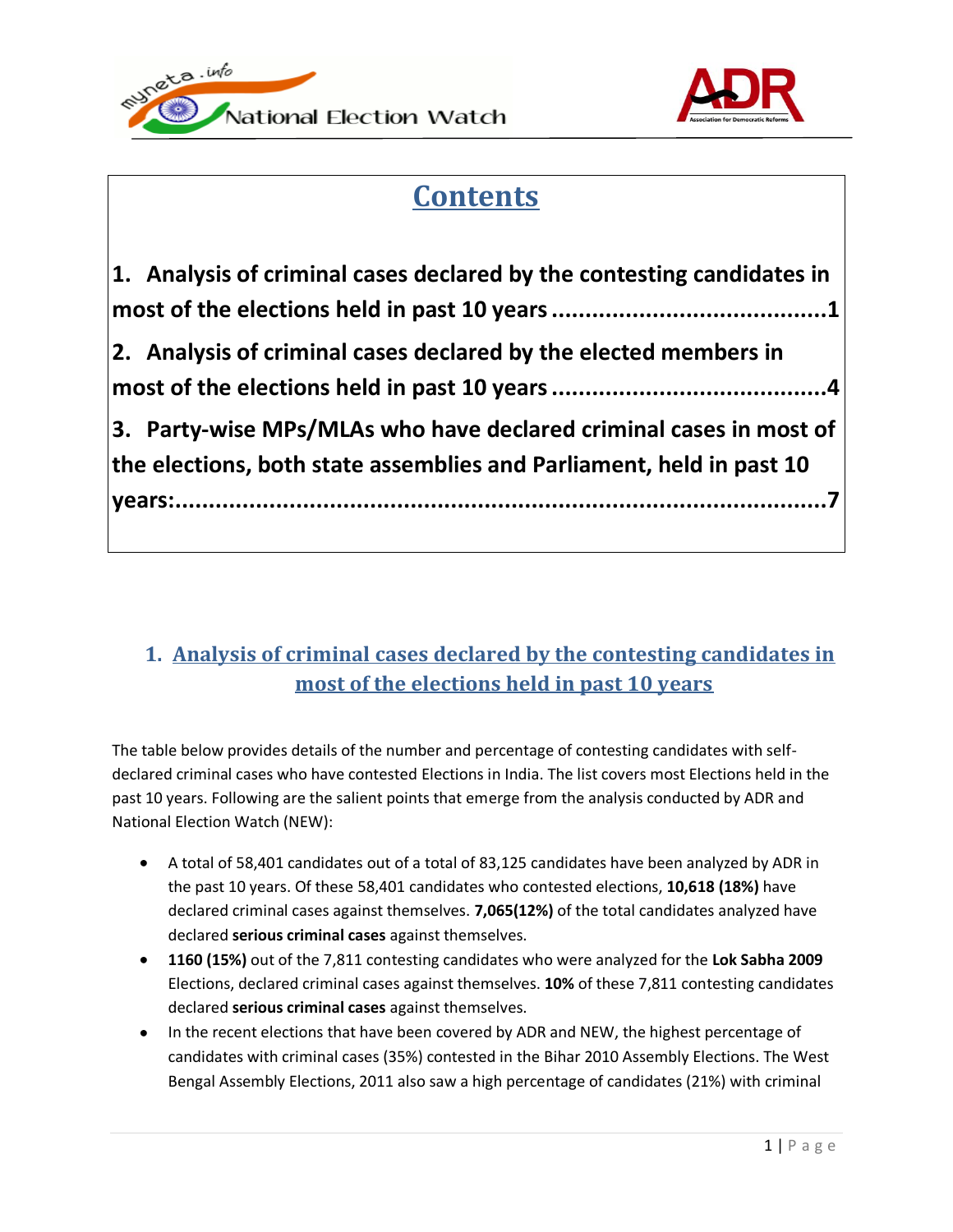

runeta.info National Election Watch

3. S

cases contesting elections. 17% of candidates contesting the Goa Assembly Elections in 2012 declared criminal cases against themselves.

The lowest percentage of candidates with criminal cases (1%) contested in the Meghalaya 2008 and Manipur 2012 Assembly Elections.

| <b>Elections</b>             | No. of<br>constituencies<br>(A) | <b>Candidates</b><br>who<br>contested<br>elections | <b>Candidates</b><br><b>Analyzed by</b><br>ADR (B) | <b>Candidates</b><br>who declared<br><b>Criminals cases</b><br>(C) | %<br>candidates<br>with<br>criminal<br>cases<br>$(D=C/B)$ | <b>Candidates</b><br>who declared<br>heinous crimes<br>(E) | $\%$<br>candidates<br>with<br>heinous<br>criminal<br>cases<br>$(F=E/B)$ |
|------------------------------|---------------------------------|----------------------------------------------------|----------------------------------------------------|--------------------------------------------------------------------|-----------------------------------------------------------|------------------------------------------------------------|-------------------------------------------------------------------------|
| Goa 2012                     | 40                              | 215                                                | 215                                                | 38                                                                 | 18%                                                       | 17                                                         | 8%                                                                      |
| Gujarat<br>2012              | 182                             | 1666                                               | 1666                                               | 288                                                                | 17%                                                       | 49                                                         | 3%                                                                      |
| Himachal<br>Pradesh<br>2012  | 68                              | 459                                                | 459                                                | 71                                                                 | 15%                                                       | 21                                                         | 5%                                                                      |
| Manipur<br>2012              | 60                              | 279                                                | 274                                                | 3                                                                  | 1%                                                        | $\overline{2}$                                             | 1%                                                                      |
| Punjab 2012                  | 117                             | 1078                                               | 1057                                               | 116                                                                | 11%                                                       | 79                                                         | 7%                                                                      |
| Uttar<br>Pradesh<br>2012     | 403                             | 6839                                               | 6722                                               | 1322                                                               | 20%                                                       | 1013                                                       | 15%                                                                     |
| Uttarakhand<br>2012          | 70                              | 788                                                | 766                                                | 109                                                                | 14%                                                       | 68                                                         | 9%                                                                      |
| <b>Assam 2011</b>            | 126                             | 981                                                | 962                                                | 98                                                                 | 10%                                                       | 67                                                         | 7%                                                                      |
| Kerala 2011                  | 140                             | 971                                                | 433                                                | 181                                                                | 42%                                                       | 73                                                         | 17%                                                                     |
| Puducherry<br>2011           | 30                              | 187                                                | 190                                                | 26                                                                 | 14%                                                       | 12                                                         | 6%                                                                      |
| <b>Tamil Nadu</b><br>2011    | 234                             | 2748                                               | 738                                                | 143                                                                | 19%                                                       | 99                                                         | 13%                                                                     |
| West Bengal<br>2011          | 294                             | 1792                                               | 1333                                               | 277                                                                | 21%                                                       | 212                                                        | 16%                                                                     |
| <b>Bihar 2010</b>            | 243                             | 2135                                               | 2490                                               | 874                                                                | 35%                                                       | 612                                                        | 25%                                                                     |
| Andhra<br>Pradesh<br>2009    | 294                             | 3655                                               | 3181                                               | 398                                                                | 13%                                                       | 273                                                        | 9%                                                                      |
| Arunachal<br>Pradesh<br>2009 | 60                              | 157                                                | 155                                                | 4                                                                  | 3%                                                        | $\mathbf{1}$                                               | 1%                                                                      |
| Haryana<br>2009              | 90                              | 1222                                               | 858                                                | 92                                                                 | 11%                                                       | 76                                                         | 9%                                                                      |
| Jharkhand<br>2009            | 81                              | 1491                                               | 1443                                               | 400                                                                | 28%                                                       | 284                                                        | 20%                                                                     |
| Maharashtra<br>2009          | 288                             | 3559                                               | 3530                                               | 853                                                                | 24%                                                       | 548                                                        | 16%                                                                     |
| Orissa 2009                  | 147                             | 1288                                               | 1288                                               | 295                                                                | 23%                                                       | 222                                                        | 17%                                                                     |
| Sikkim 2009                  | 32                              | 167                                                | 167                                                | 23                                                                 | 14%                                                       | $\overline{3}$                                             | 2%                                                                      |
| Chattisgarh<br>2008          | 90                              | 1066                                               | 897                                                | 83                                                                 | 9%                                                        | 43                                                         | 5%                                                                      |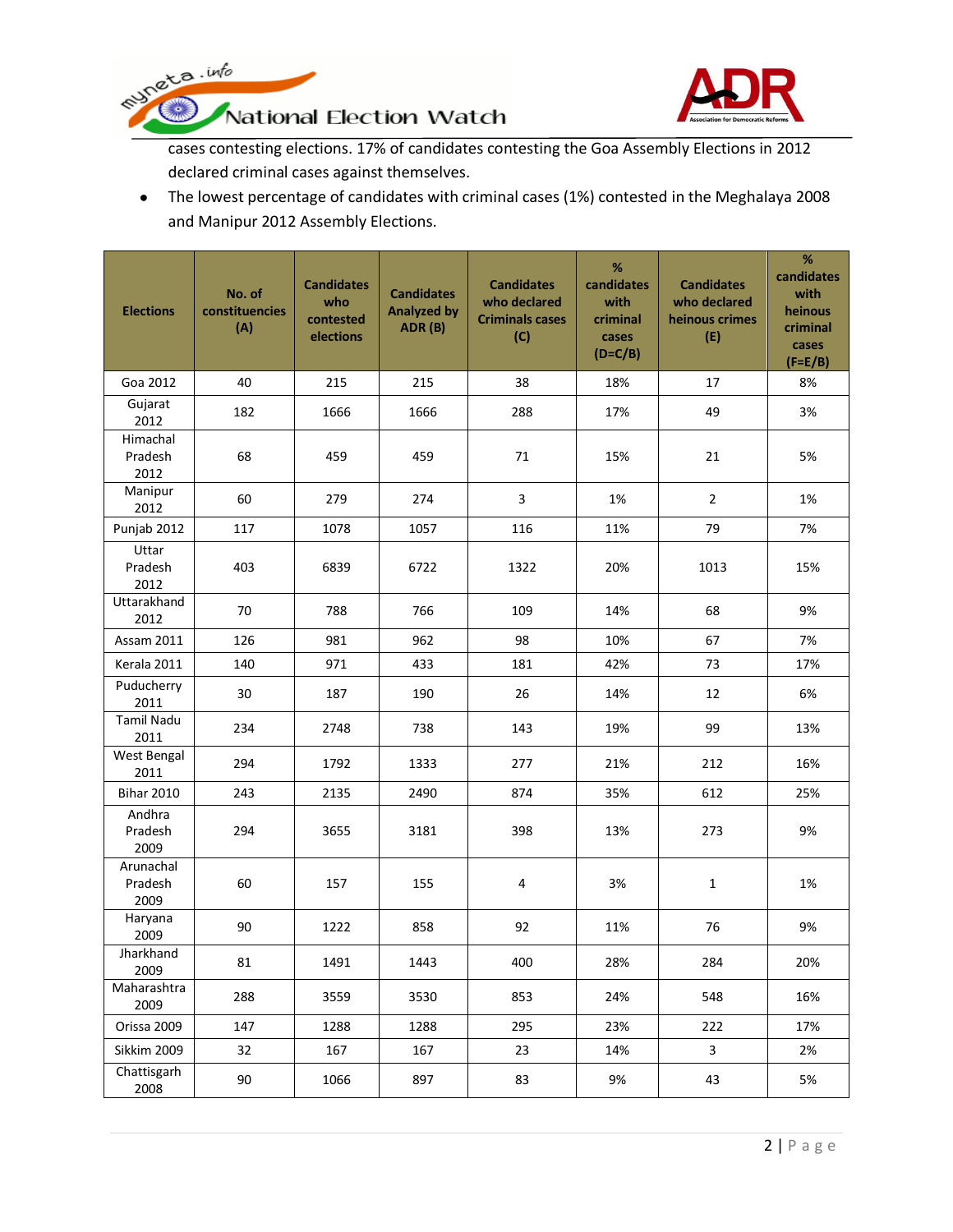



| National Election Watch |  |  |
|-------------------------|--|--|
|-------------------------|--|--|

| <b>Elections</b>             | No. of<br>constituencies<br>(A) | <b>Candidates</b><br>who<br>contested<br>elections | <b>Candidates</b><br><b>Analyzed by</b><br>ADR (B) | <b>Candidates</b><br>who declared<br><b>Criminals cases</b><br>(C) | %<br>candidates<br>with<br>criminal<br>cases<br>$(D=C/B)$ | <b>Candidates</b><br>who declared<br>heinous crimes<br>(E) | $\%$<br>candidates<br>with<br>heinous<br>criminal<br>cases<br>$(F=E/B)$ |
|------------------------------|---------------------------------|----------------------------------------------------|----------------------------------------------------|--------------------------------------------------------------------|-----------------------------------------------------------|------------------------------------------------------------|-------------------------------------------------------------------------|
| Delhi 2008                   | 70                              | 875                                                | 782                                                | 119                                                                | 15%                                                       | 85                                                         | 11%                                                                     |
| Jammu &<br>Kashmir<br>2008   | 87                              | 1354                                               | 1041                                               | 45                                                                 | 4%                                                        | 32                                                         | 3%                                                                      |
| Karnataka<br>2008            | 224                             | 2242                                               | 1867                                               | 235                                                                | 13%                                                       | 127                                                        | 7%                                                                      |
| Madhya<br>Pradesh<br>2008    | 230                             | 3179                                               | 3049                                               | 463                                                                | 15%                                                       | 295                                                        | 10%                                                                     |
| Meghalaya<br>2008            | 60                              | 338                                                | 341                                                | 5                                                                  | 1%                                                        | 3                                                          | 1%                                                                      |
| Mizoram<br>2008              | 40                              | 206                                                | 205                                                | 6                                                                  | 3%                                                        | 3                                                          | 1%                                                                      |
| Nagaland<br>2008             | 60                              | 218                                                | 226                                                | $\overline{4}$                                                     | 2%                                                        | 3                                                          | 1%                                                                      |
| Rajasthan<br>2008            | 200                             | 2194                                               | 2109                                               | 243                                                                | 12%                                                       | 145                                                        | 7%                                                                      |
| Tripura 2008                 | 60                              | 313                                                | 309                                                | $\,8\,$                                                            | 3%                                                        | 5                                                          | 2%                                                                      |
| Goa 2007                     | 40                              | 202                                                | 168                                                | 30                                                                 | 18%                                                       | 20                                                         | 12%                                                                     |
| Gujarat<br>2007              | 182                             | 1268                                               | 583                                                | 132                                                                | 23%                                                       | 87                                                         | 15%                                                                     |
| Himachal<br>2007             | 68                              | 336                                                | 344                                                | 63                                                                 | 18%                                                       | 30                                                         | 9%                                                                      |
| Manipur<br>2007              | 60                              | 308                                                | 304                                                | 5                                                                  | 2%                                                        | 5                                                          | 2%                                                                      |
| Punjab 2007                  | 116                             | 1043                                               | 527                                                | 70                                                                 | 13%                                                       | 51                                                         | 10%                                                                     |
| Uttar<br>Pradesh<br>2007     | 403                             | 6086                                               | 1892                                               | 526                                                                | 28%                                                       | 432                                                        | 23%                                                                     |
| Uttarakhand<br>2007          | 69                              | 785                                                | 263                                                | 47                                                                 | 18%                                                       | 26                                                         | 10%                                                                     |
| Assam 2006                   | 126                             | 997                                                | 251                                                | 16                                                                 | 6%                                                        | $11\,$                                                     | $4%$                                                                    |
| Kerala 2006                  | 140                             | 931                                                | 279                                                | 125                                                                | 45%                                                       | 67                                                         | 24%                                                                     |
| Pondicherry<br>2006          | 30                              | 218                                                | 148                                                | 15                                                                 | 10%                                                       | 10                                                         | 7%                                                                      |
| <b>Tamil Nadu</b><br>2006    | 234                             | 2586                                               | 783                                                | 167                                                                | 21%                                                       | 93                                                         | 12%                                                                     |
| West Bengal<br>2006          | 294                             | 1654                                               | 571                                                | 133                                                                | 23%                                                       | 114                                                        | 20%                                                                     |
| Arunachal<br>Pradesh<br>2004 | 60                              | 168                                                | 114                                                | $\overline{2}$                                                     | 2%                                                        | $\pmb{0}$                                                  | 0%                                                                      |
| <b>Bihar 2005</b>            | 243                             | 3523                                               | 918                                                | 358                                                                | 39%                                                       | 253                                                        | 28%                                                                     |
| Haryana<br>2005              | 90                              | 983                                                | 179                                                | 37                                                                 | 21%                                                       | 31                                                         | 17%                                                                     |
| Jharkhand                    | 81                              | 1390                                               | 148                                                | 61                                                                 | 41%                                                       | 47                                                         | 32%                                                                     |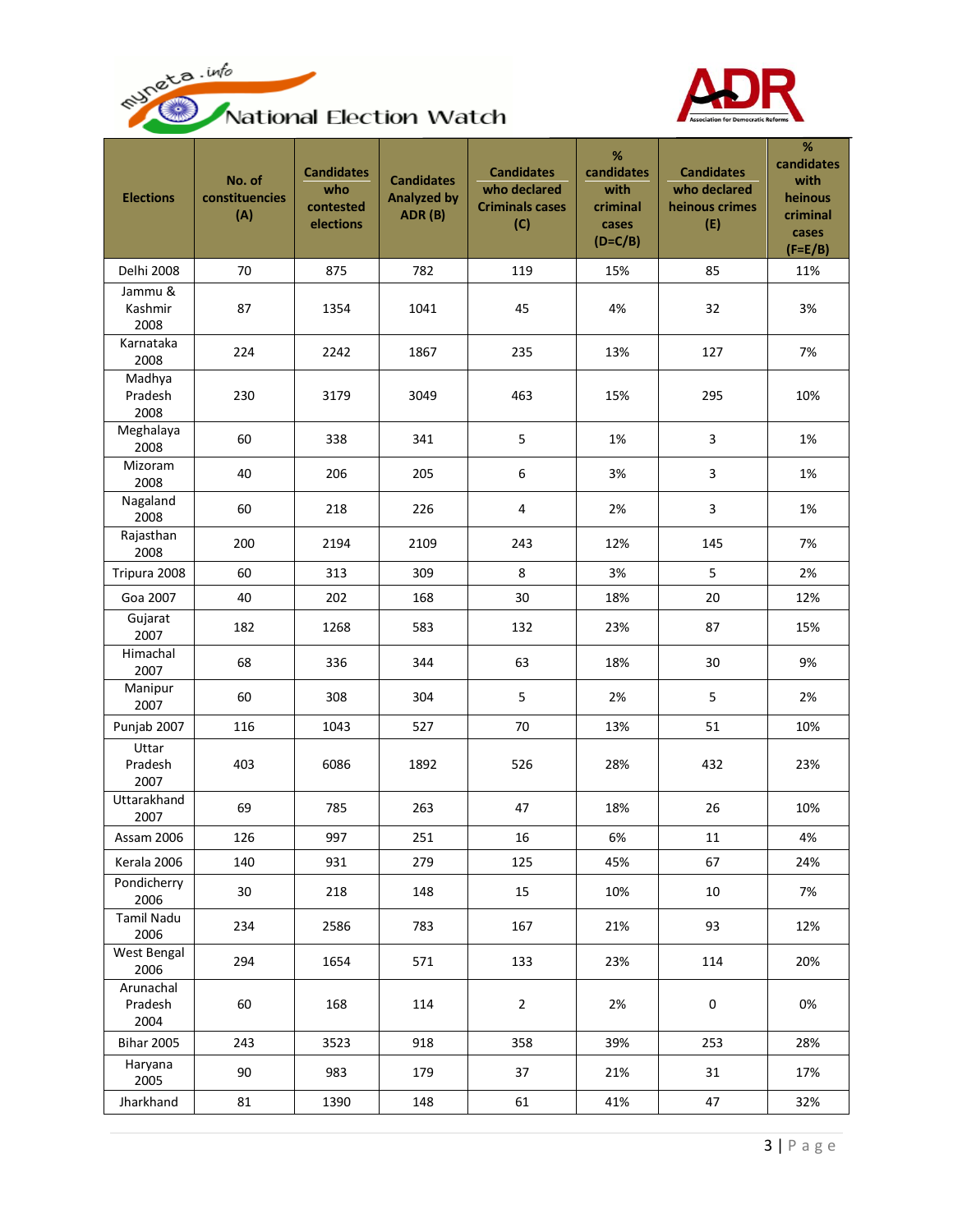



National Election Watch

| <b>Elections</b>    | No. of<br>constituencies<br>(A) | <b>Candidates</b><br>who<br>contested<br>elections | <b>Candidates</b><br><b>Analyzed by</b><br>ADR (B) | <b>Candidates</b><br>who declared<br><b>Criminals cases</b><br>$\mathcal{C}$ | %<br>candidates<br>with<br>criminal<br>cases<br>$(D=C/B)$ | <b>Candidates</b><br>who declared<br>heinous crimes<br>(E) | %<br>candidates<br>with<br>heinous<br>criminal<br>cases<br>$(F=E/B)$ |
|---------------------|---------------------------------|----------------------------------------------------|----------------------------------------------------|------------------------------------------------------------------------------|-----------------------------------------------------------|------------------------------------------------------------|----------------------------------------------------------------------|
| 2005                |                                 |                                                    |                                                    |                                                                              |                                                           |                                                            |                                                                      |
| Maharashtra<br>2004 | 288                             | 2678                                               | 576                                                | 251                                                                          | 44%                                                       | 160                                                        | 28%                                                                  |
| Orissa 2004         | 147                             | 802                                                | 163                                                | 63                                                                           | 39%                                                       | 40                                                         | 25%                                                                  |
| Lok Sabha<br>2004   | 543                             | 5435                                               | 3290                                               | 473                                                                          | 14%                                                       | 328                                                        | 10%                                                                  |
| Lok Sabha<br>2009   | 543                             | 8070                                               | 7811                                               | 1160                                                                         | 15%                                                       | 761                                                        | 10%                                                                  |
| Rajya Sabha         | 243                             | N.A                                                | 336                                                | 62                                                                           | 18%                                                       | 27                                                         | 8%                                                                   |
| <b>Total</b>        | 8120                            | 83125                                              | 58401                                              | 10618                                                                        | 18%                                                       | 7065                                                       | 12%                                                                  |

**Table 1: Declared Criminal Cases declared by contesting candidates**

## <span id="page-3-0"></span>**2. Analysis of criminal cases declared by the elected members in most of the elections held in past 10 years**

The table below provides details of the number and percentage of elected members in most elections held in the past 10 years, who have declared criminal cases against themselves. Following are the salient points that emerge from the analysis that has been conducted by ADR and NEW:

- A total of 8,120 **elected representatives** have been analyzed by ADR and NEW from most of the Elections that have been held in India in the last 10 years. Out of these 8,120 elected representatives, **2,468 or 31%** have declared **criminal cases** against themselves. **1,611 or 20%** of the total number of elected representatives that have been analyzed have declared **serious criminal** cases against themselves.
- **164 (30%)** out of the 543 **Lok Sabha MPs have declared criminal cases** against themselves. **17%** of Lok Sabha MPs have declared **serious criminal** cases against themselves.
- The Jharkhand 2009 Assembly has the highest percentage of elected representatives (74%) who declared criminal cases against themselves. 60 out of 81 MLAs of the Jharkhand 2009 Assembly declared criminal cases against themselves.
- Among the recent elections that have been covered by ADR and NEW, the Bihar 2010 Assembly has 58% MLAs who have declared criminal cases against themselves. The Uttar Pradesh 2012 Assembly has 47% MLAs with criminal cases.
- None of the MLAs from the Nagaland 2008 Assembly Elections and the Manipur 2012 Assembly Elections declared criminal cases against themselves.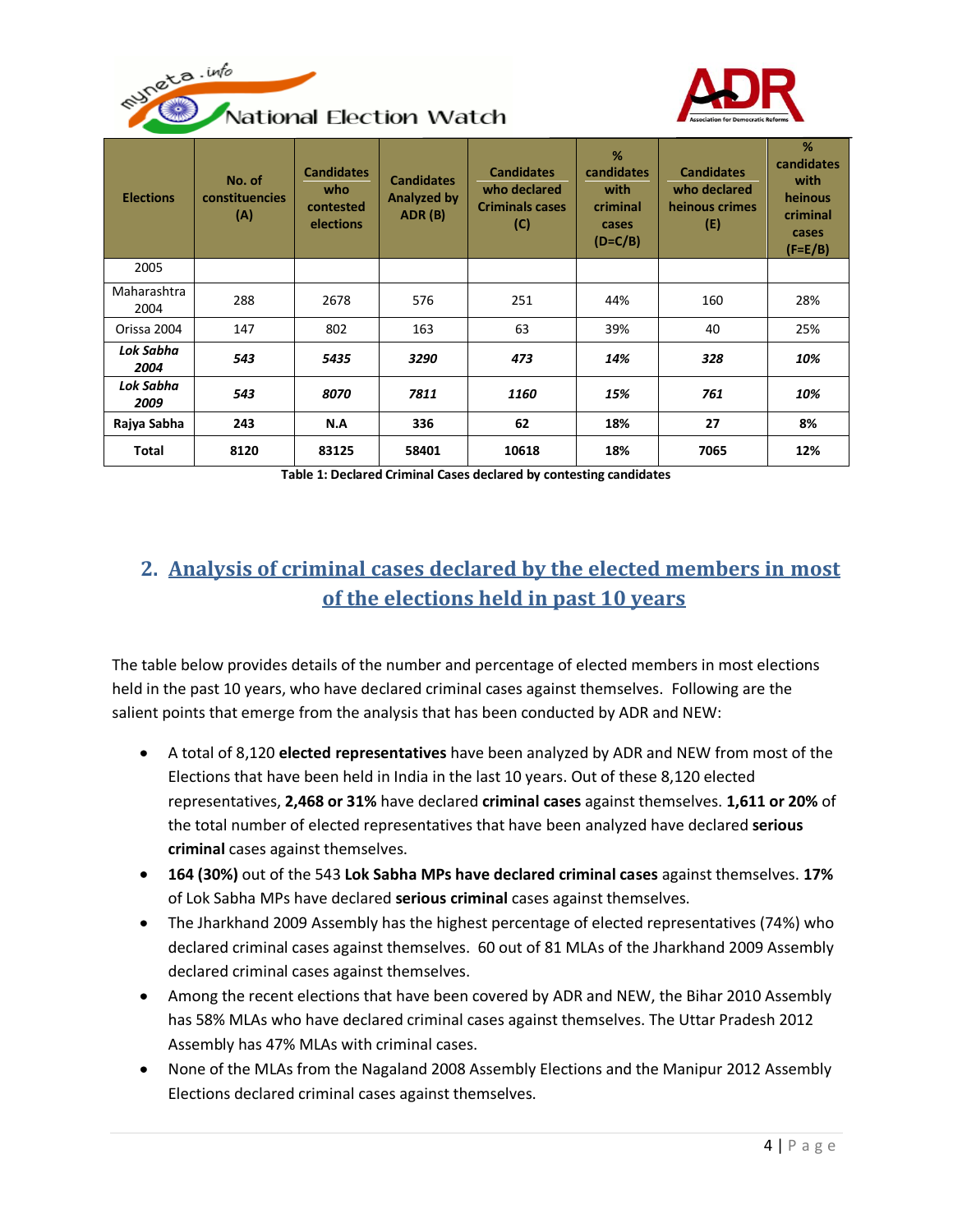



| <b>Elections</b>             | No. of<br>constituencies<br>(A) | <b>Candidates</b><br>who<br>contested<br>elections | <b>Candidates</b><br><b>Analyzed</b><br>by ADR (B) | <b>Elected</b><br><b>Members</b><br>(MPs &<br>MLAs) who<br>declared<br>criminal<br>cases (C) | % Elected<br><b>Members</b><br>(MPs &<br><b>MLAs) with</b><br>criminal<br>cases<br>$(D=C/A)$ | <b>Elected</b><br><b>Members</b><br>(MPs &<br>MLAs) who<br>declared<br>heinous<br>cases (E) | % Elected<br>members<br>with<br>heinous<br>cases<br>$(F=E/A)$ |
|------------------------------|---------------------------------|----------------------------------------------------|----------------------------------------------------|----------------------------------------------------------------------------------------------|----------------------------------------------------------------------------------------------|---------------------------------------------------------------------------------------------|---------------------------------------------------------------|
| Goa 2012                     | 40                              | 215                                                | 215                                                | 12                                                                                           | 30%                                                                                          | 6                                                                                           | 15%                                                           |
| Gujarat<br>2012              | 182                             | 1666                                               | 1666                                               | 57                                                                                           | 31%                                                                                          | $\overline{7}$                                                                              | 4%                                                            |
| Himachal<br>Pradesh<br>2012  | 68                              | 459                                                | 459                                                | 14                                                                                           | 21%                                                                                          | $\overline{2}$                                                                              | 3%                                                            |
| Manipur<br>2012              | 60                              | 279                                                | 274                                                | $\pmb{0}$                                                                                    | 0%                                                                                           | $\mathbf 0$                                                                                 | 0%                                                            |
| Punjab 2012                  | 117                             | 1078                                               | 1057                                               | 22                                                                                           | 19%                                                                                          | 16                                                                                          | 14%                                                           |
| Uttar<br>Pradesh<br>2012     | 403                             | 6839                                               | 6722                                               | 189                                                                                          | 47%                                                                                          | 146                                                                                         | 36%                                                           |
| Uttarakhand<br>2012          | 70                              | 788                                                | 766                                                | 20                                                                                           | 29%                                                                                          | 13                                                                                          | 19%                                                           |
| <b>Assam 2011</b>            | 126                             | 981                                                | 962                                                | 13                                                                                           | 10%                                                                                          | 8                                                                                           | 6%                                                            |
| Kerala 2011                  | 140                             | 971                                                | 433                                                | 69                                                                                           | 49%                                                                                          | 24                                                                                          | 17%                                                           |
| Puducherry<br>2011           | 30                              | 187                                                | 190                                                | 10                                                                                           | 33%                                                                                          | 5                                                                                           | 17%                                                           |
| <b>Tamil Nadu</b><br>2011    | 234                             | 2748                                               | 738                                                | 70                                                                                           | 30%                                                                                          | 50                                                                                          | 21%                                                           |
| West Bengal<br>2011          | 294                             | 1792                                               | 1333                                               | 103                                                                                          | 35%                                                                                          | 92                                                                                          | 31%                                                           |
| <b>Bihar 2010</b>            | 243                             | 2135                                               | 2490                                               | 141                                                                                          | 58%                                                                                          | 91                                                                                          | 37%                                                           |
| Andhra<br>Pradesh<br>2009    | 294                             | 3655                                               | 3181                                               | 81                                                                                           | 28%                                                                                          | 51                                                                                          | 17%                                                           |
| Arunachal<br>Pradesh<br>2009 | 60                              | 157                                                | 155                                                | $\overline{2}$                                                                               | 3%                                                                                           | $\pmb{0}$                                                                                   | 0%                                                            |
| Haryana<br>2009              | 90                              | 1222                                               | 858                                                | 15                                                                                           | 17%                                                                                          | 13                                                                                          | 14%                                                           |
| Jharkhand<br>2009            | 81                              | 1491                                               | 1443                                               | 60                                                                                           | 74%                                                                                          | 44                                                                                          | 54%                                                           |
| Maharashtra<br>2009          | 288                             | 3559                                               | 3530                                               | 146                                                                                          | 51%                                                                                          | 94                                                                                          | 33%                                                           |
| Orissa 2009                  | 147                             | 1288                                               | 1288                                               | 48                                                                                           | 33%                                                                                          | 37                                                                                          | 25%                                                           |
| Sikkim 2009                  | 32                              | 167                                                | 167                                                | $\mathbf{1}$                                                                                 | 3%                                                                                           | $\mathbf 0$                                                                                 | 0%                                                            |
| Chattisgarh<br>2008          | 90                              | 1066                                               | 897                                                | 9                                                                                            | 10%                                                                                          | $\overline{7}$                                                                              | 8%                                                            |
| Delhi 2008                   | 70                              | 875                                                | 782                                                | 33                                                                                           | 47%                                                                                          | 24                                                                                          | 34%                                                           |
| Jammu &<br>Kashmir<br>2008   | 87                              | 1354                                               | 1041                                               | $\overline{7}$                                                                               | 8%                                                                                           | $\pmb{4}$                                                                                   | 5%                                                            |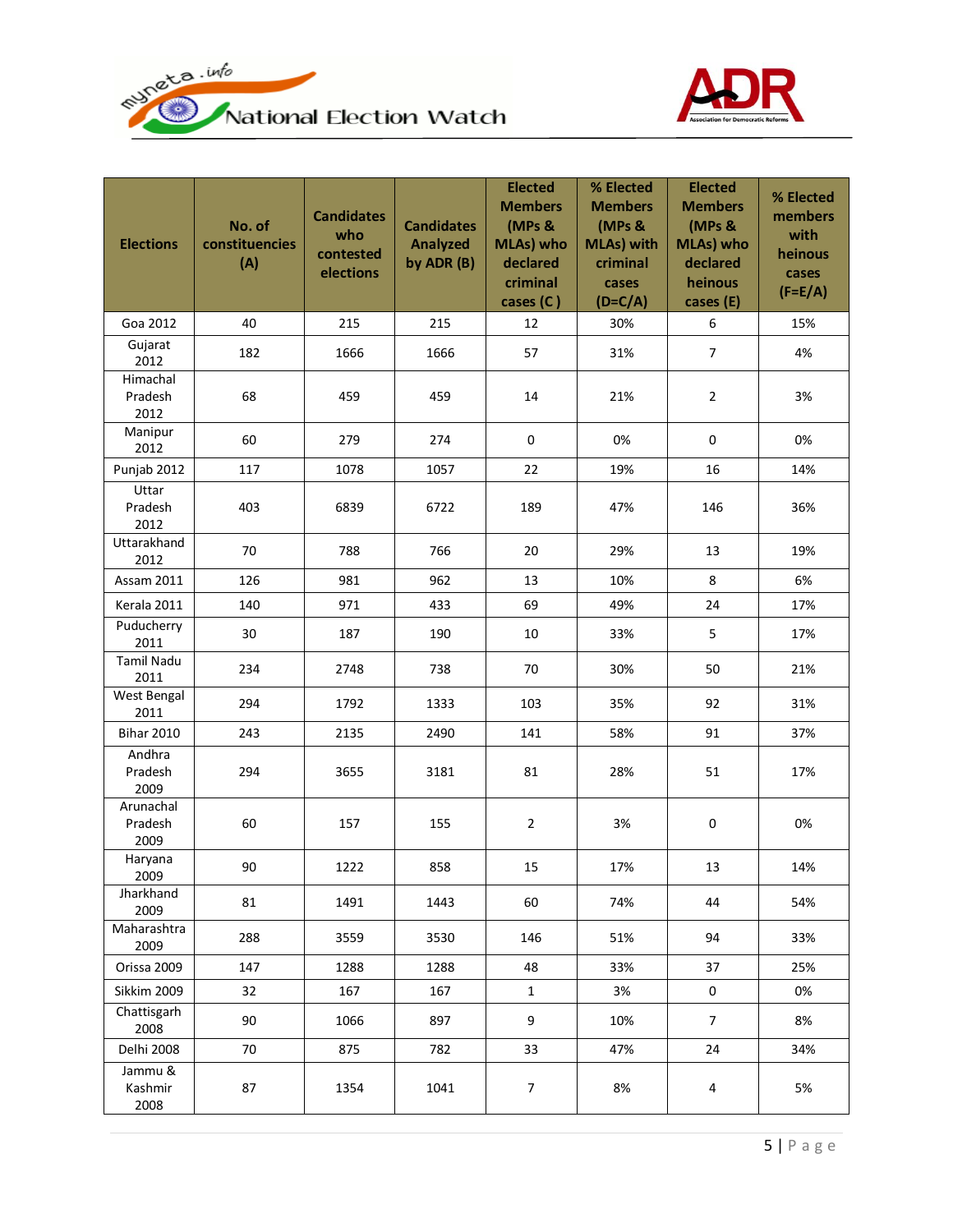



| <b>Elections</b>             | No. of<br>constituencies<br>(A) | <b>Candidates</b><br>who<br>contested<br>elections | <b>Candidates</b><br><b>Analyzed</b><br>by ADR (B) | <b>Elected</b><br><b>Members</b><br>(MPs &<br>MLAs) who<br>declared<br>criminal<br>cases (C) | % Elected<br><b>Members</b><br>(MPs &<br><b>MLAs) with</b><br>criminal<br>cases<br>$(D=C/A)$ | <b>Elected</b><br><b>Members</b><br>(MPs &<br>MLAs) who<br>declared<br>heinous<br>cases (E) | % Elected<br>members<br>with<br>heinous<br>cases<br>$(F=E/A)$ |
|------------------------------|---------------------------------|----------------------------------------------------|----------------------------------------------------|----------------------------------------------------------------------------------------------|----------------------------------------------------------------------------------------------|---------------------------------------------------------------------------------------------|---------------------------------------------------------------|
| Karnataka<br>2008            | 224                             | 2242                                               | 1867                                               | 48                                                                                           | 21%                                                                                          | 26                                                                                          | 12%                                                           |
| Madhya<br>Pradesh<br>2008    | 230                             | 3179                                               | 3049                                               | 59                                                                                           | 26%                                                                                          | 41                                                                                          | 18%                                                           |
| Meghalaya<br>2008            | 60                              | 338                                                | 341                                                | $\mathbf{1}$                                                                                 | 2%                                                                                           | $\mathbf{1}$                                                                                | 2%                                                            |
| Mizoram<br>2008              | 40                              | 206                                                | 205                                                | 4                                                                                            | 10%                                                                                          | $\mathbf{1}$                                                                                | 3%                                                            |
| Nagaland<br>2008             | 60                              | 218                                                | 226                                                | 0                                                                                            | 0%                                                                                           | 0                                                                                           | 0%                                                            |
| Rajasthan<br>2008            | 200                             | 2194                                               | 2109                                               | 30                                                                                           | 15%                                                                                          | 21                                                                                          | 11%                                                           |
| Tripura 2008                 | 60                              | 313                                                | 309                                                | 3                                                                                            | 5%                                                                                           | $\overline{2}$                                                                              | 3%                                                            |
| Goa 2007                     | 40                              | 202                                                | 168                                                | 9                                                                                            | 23%                                                                                          | $\overline{7}$                                                                              | 18%                                                           |
| Gujarat<br>2007              | 182                             | 1268                                               | 583                                                | 50                                                                                           | 27%                                                                                          | 34                                                                                          | 19%                                                           |
| Himachal<br>2007             | 68                              | 336                                                | 344                                                | 28                                                                                           | 41%                                                                                          | 13                                                                                          | 19%                                                           |
| Manipur<br>2007              | 60                              | 308                                                | 304                                                | $\mathbf{1}$                                                                                 | 2%                                                                                           | $\mathbf{1}$                                                                                | 2%                                                            |
| Punjab 2007                  | 116                             | 1043                                               | 527                                                | 21                                                                                           | 18%                                                                                          | 16                                                                                          | 14%                                                           |
| Uttar<br>Pradesh<br>2007     | 403                             | 6086                                               | 1892                                               | 148                                                                                          | 37%                                                                                          | 124                                                                                         | 31%                                                           |
| Uttarakhand<br>2007          | 69                              | 785                                                | 263                                                | 18                                                                                           | 26%                                                                                          | 8                                                                                           | 12%                                                           |
| Assam 2006                   | 126                             | 997                                                | 251                                                | $\overline{7}$                                                                               | 6%                                                                                           | 6                                                                                           | 5%                                                            |
| Kerala 2006                  | 140                             | 931                                                | 279                                                | 69                                                                                           | 49%                                                                                          | 39                                                                                          | 28%                                                           |
| Pondicherry<br>2006          | 30                              | 218                                                | 148                                                | $\,6\,$                                                                                      | 20%                                                                                          | 5                                                                                           | 17%                                                           |
| <b>Tamil Nadu</b><br>2006    | 234                             | 2586                                               | 783                                                | 77                                                                                           | 33%                                                                                          | 38                                                                                          | 16%                                                           |
| West Bengal<br>2006          | 294                             | 1654                                               | 571                                                | 45                                                                                           | 15%                                                                                          | 37                                                                                          | 13%                                                           |
| Arunachal<br>Pradesh<br>2004 | 60                              | 168                                                | 114                                                | $\overline{2}$                                                                               | 3%                                                                                           | $\pmb{0}$                                                                                   | 0%                                                            |
| <b>Bihar 2005</b>            | 243                             | 3523                                               | 918                                                | 117                                                                                          | 48%                                                                                          | 82                                                                                          | 34%                                                           |
| Haryana<br>2005              | 90                              | 983                                                | 179                                                | 28                                                                                           | 31%                                                                                          | 23                                                                                          | 26%                                                           |
| Jharkhand<br>2005            | 81                              | 1390                                               | 148                                                | 31                                                                                           | 38%                                                                                          | 25                                                                                          | 31%                                                           |
| Maharashtra<br>2004          | 288                             | 2678                                               | 576                                                | 132                                                                                          | 46%                                                                                          | 81                                                                                          | 28%                                                           |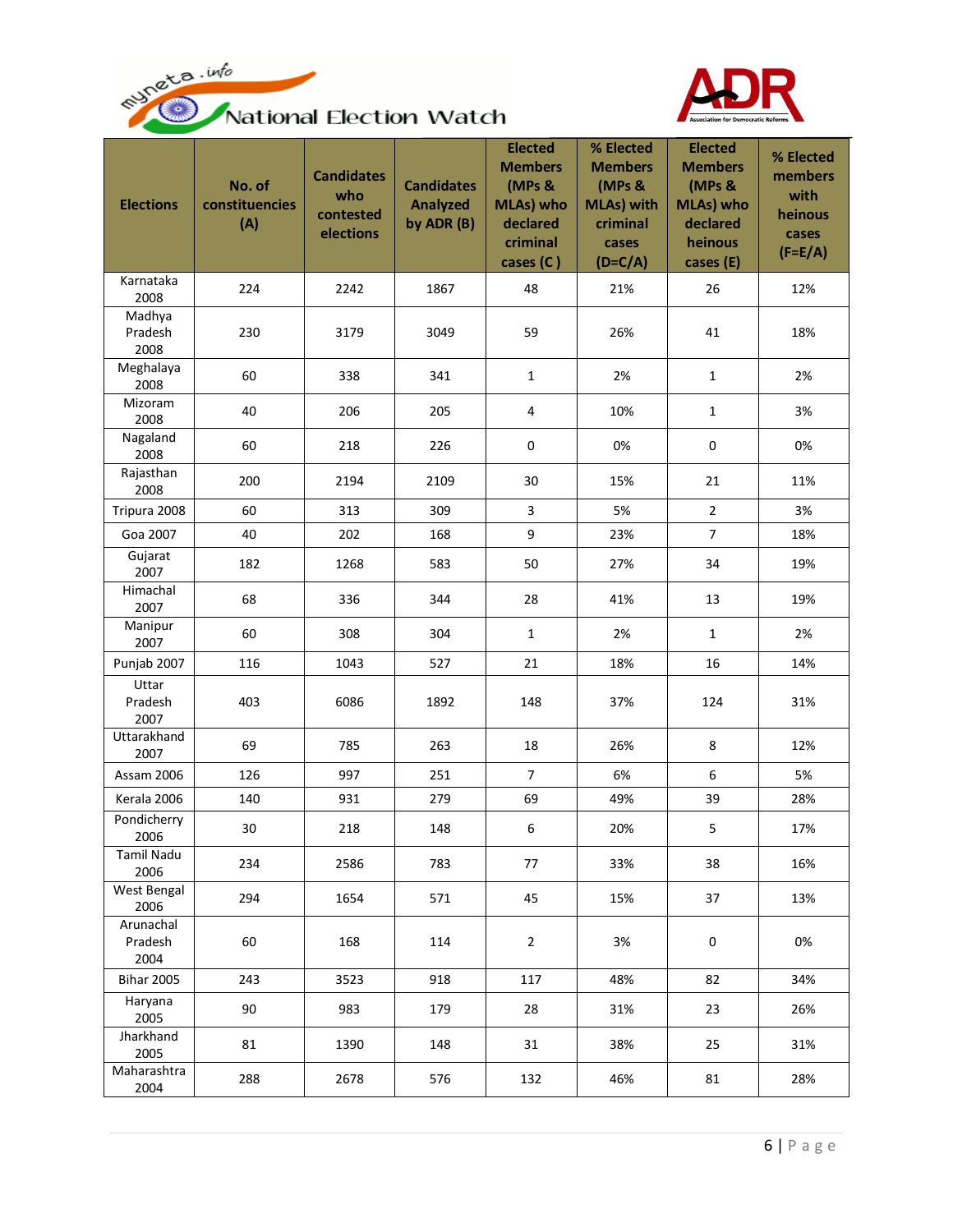



| <b>Elections</b>  | No. of<br><b>constituencies</b><br>(A) | <b>Candidates</b><br>who<br>contested<br>elections | <b>Candidates</b><br>Analyzed<br>by $ADR(B)$ | <b>Elected</b><br><b>Members</b><br>(MPs &<br>MLAs) who<br>declared<br>criminal<br>cases (C) | % Elected<br><b>Members</b><br>(MPs &<br><b>MLAs)</b> with<br>criminal<br>cases<br>$(D=C/A)$ | <b>Elected</b><br><b>Members</b><br>(MPs &<br><b>MLAs)</b> who<br>declared<br>heinous<br>cases (E) | % Elected<br>members<br>with<br>heinous<br>cases<br>$(F=E/A)$ |
|-------------------|----------------------------------------|----------------------------------------------------|----------------------------------------------|----------------------------------------------------------------------------------------------|----------------------------------------------------------------------------------------------|----------------------------------------------------------------------------------------------------|---------------------------------------------------------------|
| Orissa 2004       | 147                                    | 802                                                | 163                                          | 58                                                                                           | 39%                                                                                          | 36                                                                                                 | 24%                                                           |
| Lok Sabha<br>2004 | 543                                    | 5435                                               | 3290                                         | 128                                                                                          | 24%                                                                                          | 88                                                                                                 | 16%                                                           |
| Lok Sabha<br>2009 | 543                                    | 8070                                               | 7811                                         | 164                                                                                          | 30%                                                                                          | 95                                                                                                 | 17%                                                           |
| Rajya Sabha       | 243                                    | N.A                                                | 336                                          | 62                                                                                           | 0.26                                                                                         | 27                                                                                                 | 0.11                                                          |
| Total             | 8120                                   | 83125                                              | 58401                                        | 2468                                                                                         | 31%                                                                                          | 1611                                                                                               | 20%                                                           |

**Table 2: Declared Criminal Cases by Elected Members**

## <span id="page-6-0"></span>**3. Party-wise MPs/MLAs who have declared criminal cases in most of the elections held in past 10 years:**

The table below provides details of Party-wise MPAs/MLAs who have declared criminal cases in most of the elections held in the past 10 years. Following are the salient points that emerge from the analysis that was conducted by ADR and NEW:

- **82% of MPs and MLAs** who have gotten elected on **JMM tickets** have declared **criminal cases** against themselves. **64%** of MPs and MLAs who have gotten elected on **RJD tickets** have declared criminal cases against themselves. **48%** of elected representatives who have gotten elected on **SP tickets** have declared criminal cases against themselves.
- **31%** of MPs and MLAs who have gotten elected on **BJP tickets** have declared criminal cases against themselves (Out of the 1017 MPs and MLAs from BJP, 313 have declared criminal cases). **21%** of MPs and MLAs who have gotten elected on **INC tickets** have declared criminal cases against themselves (Out of the 1433 elected representatives from INC, 305 have declared criminal cases against themselves).

| Party         | <b>Total number of</b><br><b>Members (MPs</b><br>& MLAs)<br>analyzed | <b>Members (MPs</b><br>& MLAs) with<br>declared<br>criminal cases | % of Members<br>(MPs & MLAs)<br>with declared<br>criminal cases | <b>Members (MPs</b><br>& MLAs) with<br>serious declared<br>criminal cases | % of Members<br>(MPs & MLAs)<br>with serious<br>declared<br>criminal cases |
|---------------|----------------------------------------------------------------------|-------------------------------------------------------------------|-----------------------------------------------------------------|---------------------------------------------------------------------------|----------------------------------------------------------------------------|
| <b>INC</b>    | 1433                                                                 | 305                                                               | 21 %                                                            | 107                                                                       | 8%                                                                         |
| <b>BJP</b>    | 1017                                                                 | 313                                                               | 31%                                                             | 118                                                                       | 12 %                                                                       |
| <b>SP</b>     | 262                                                                  | 125                                                               | 48 %                                                            | 68                                                                        | 26 %                                                                       |
| <b>AITC</b>   | 225                                                                  | 74                                                                | 33 %                                                            | 55                                                                        | 24 %                                                                       |
| <b>AIADMK</b> | 160                                                                  | 52                                                                | 33 %                                                            | 30                                                                        | 19 %                                                                       |
| JD(U)         | 145                                                                  | 68                                                                | 47 %                                                            | 44                                                                        | 30 %                                                                       |
| <b>BSP</b>    | 138                                                                  | 47                                                                | 34 %                                                            | 25                                                                        | 18 %                                                                       |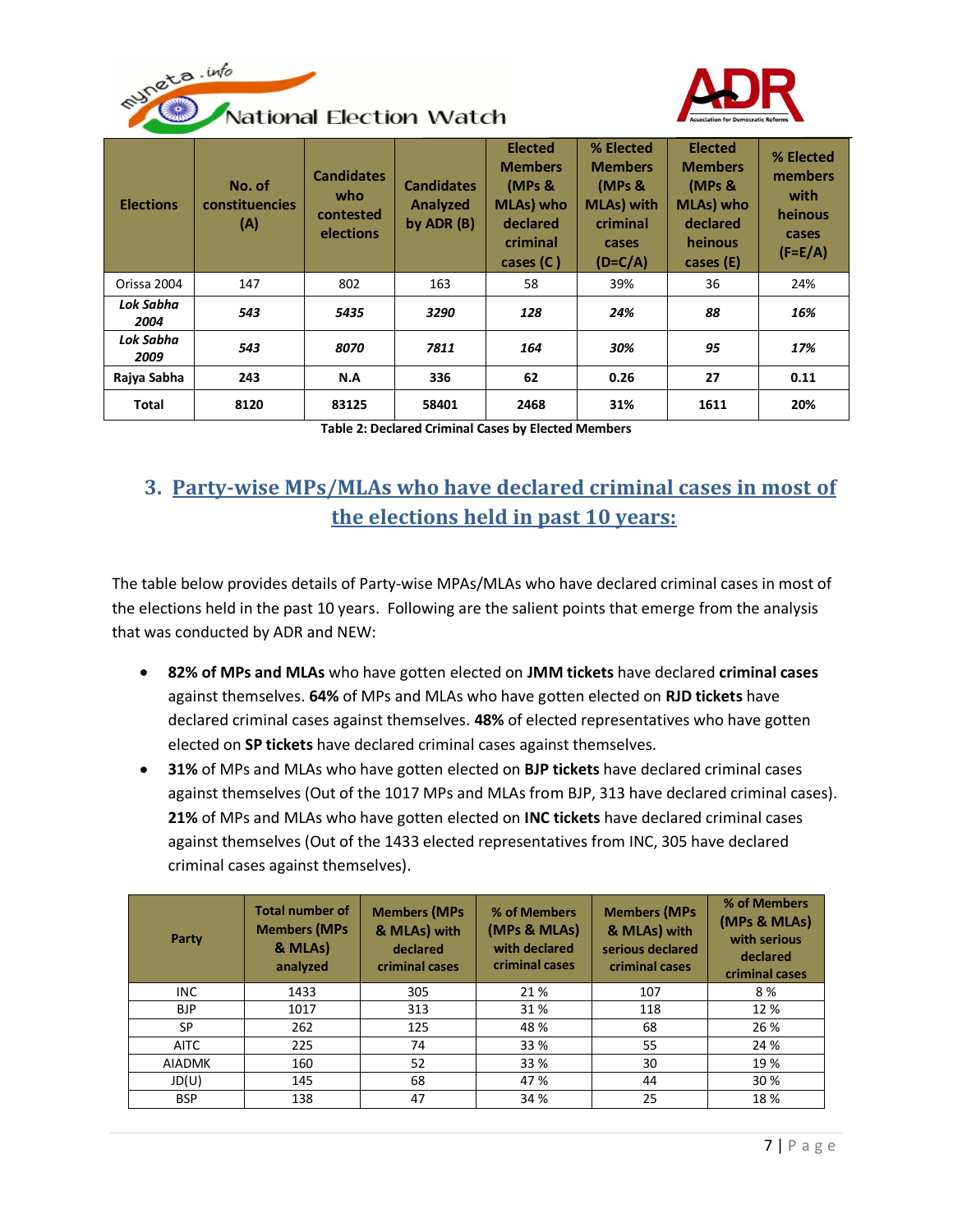



| Party                                                   | <b>Total number of</b><br><b>Members (MPs</b><br>& MLAs)<br>analyzed | <b>Members (MPs</b><br>& MLAs) with<br>declared<br>criminal cases | % of Members<br>(MPs & MLAs)<br>with declared<br>criminal cases | <b>Members (MPs</b><br>& MLAs) with<br>serious declared<br>criminal cases | % of Members<br>(MPs & MLAs)<br>with serious<br>declared<br>criminal cases |
|---------------------------------------------------------|----------------------------------------------------------------------|-------------------------------------------------------------------|-----------------------------------------------------------------|---------------------------------------------------------------------------|----------------------------------------------------------------------------|
| <b>IND</b>                                              | 132                                                                  | 56                                                                | 42 %                                                            | 24                                                                        | 18 %                                                                       |
| <b>BJD</b>                                              | 125                                                                  | 31                                                                | 25 %                                                            | 19                                                                        | 15 %                                                                       |
| <b>NCP</b>                                              | 109                                                                  | 32                                                                | 29%                                                             | 11                                                                        | 10 %                                                                       |
| <b>TDP</b>                                              | 94                                                                   | 37                                                                | 39%                                                             | 15                                                                        | 16 %                                                                       |
| <b>CPM</b>                                              | 66                                                                   | $\overline{4}$                                                    | 6 %                                                             | $\mathbf{1}$                                                              | 2 %                                                                        |
| SAD                                                     | 64                                                                   | 11                                                                | 17%                                                             | 3                                                                         | 5 %                                                                        |
| CPI(M)                                                  | 107                                                                  | 31                                                                | 29 %                                                            | 12                                                                        | 11%                                                                        |
| <b>DMK</b>                                              | 50                                                                   | 13                                                                | 26 %                                                            | 3                                                                         | 6 %                                                                        |
| SS                                                      | 48                                                                   | 37                                                                | 77 %                                                            | 13                                                                        | 27 %                                                                       |
| <b>CPI</b>                                              | 37                                                                   | 8                                                                 | 22 %                                                            | $\overline{2}$                                                            | 5 %                                                                        |
| SDF                                                     | 34                                                                   | $\mathbf{1}$                                                      | 3 %                                                             | $\mathbf{1}$                                                              | 3 %                                                                        |
| <b>RJD</b>                                              | 33                                                                   | 21                                                                | 64 %                                                            | 11                                                                        | 33 %                                                                       |
| <b>INLD</b>                                             | 31                                                                   | 6                                                                 | 19%                                                             | $\mathbf 1$                                                               | 3 %                                                                        |
| <b>DMDK</b>                                             | 29                                                                   | 6                                                                 | 21%                                                             | $\mathbf{1}$                                                              | 3 %                                                                        |
| JD(S)                                                   | 27                                                                   | 9                                                                 | 33 %                                                            | $\overline{5}$                                                            | 19%                                                                        |
| <b>JMM</b>                                              | 22                                                                   | 18                                                                | 82%                                                             | 10                                                                        | 46 %                                                                       |
| <b>JKNC</b>                                             | 21                                                                   | $\mathbf{1}$                                                      | 5 %                                                             | $\mathbf{0}$                                                              | 0%                                                                         |
| <b>JKPDP</b>                                            | 21                                                                   | $\mathbf{1}$                                                      | 5 %                                                             | $\mathbf 0$                                                               | 0%                                                                         |
| ML                                                      | 20                                                                   | 8                                                                 | 40%                                                             | 0                                                                         | 0%                                                                         |
| <b>TRS</b>                                              | 18                                                                   | 12                                                                | 67%                                                             | 5                                                                         | 28 %                                                                       |
| <b>AIUDF</b>                                            | 18                                                                   | 6                                                                 | 33 %                                                            | $\overline{\mathbf{4}}$                                                   | 22 %                                                                       |
| YUVAJANA                                                |                                                                      |                                                                   |                                                                 |                                                                           |                                                                            |
| <b>SRAMIKA RYTHU</b><br><b>CONGRESS</b><br><b>PARTY</b> | 17                                                                   | 3                                                                 | 18%                                                             | 0                                                                         | 0%                                                                         |
| PRAP                                                    | 16                                                                   | 8                                                                 | 50%                                                             | 3                                                                         | 19%                                                                        |
| AIFB                                                    | 15                                                                   | 5                                                                 | 33 %                                                            | 5                                                                         | 33 %                                                                       |
| ALL INDIA N.R.<br><b>CONGRESS</b>                       | 15                                                                   | 5                                                                 | 33 %                                                            | $\mathbf{1}$                                                              | 7%                                                                         |
| <b>RSP</b>                                              | 14                                                                   | $\mathbf{1}$                                                      | 7%                                                              | $\mathbf{1}$                                                              | 7 %                                                                        |
| <b>RLD</b>                                              | 13                                                                   | $\overline{\mathbf{4}}$                                           | 31%                                                             | $\overline{2}$                                                            | 15 %                                                                       |
| <b>MNS</b>                                              | 13                                                                   | 10                                                                | 77 %                                                            | 6                                                                         | 46 %                                                                       |
| AGP                                                     | 13                                                                   | $\mathbf 1$                                                       | 8 %                                                             | 0                                                                         | 0%                                                                         |
| JVM(P)                                                  | 11                                                                   | 8                                                                 | 73%                                                             | 5                                                                         | 46 %                                                                       |
| <b>SHS</b>                                              | 10                                                                   | 8                                                                 | 80%                                                             | $\overline{2}$                                                            | 20 %                                                                       |
| KC[M]                                                   | 9                                                                    | 5                                                                 | 56 %                                                            | $\mathbf{0}$                                                              | 0%                                                                         |
| ADMK                                                    | 9                                                                    | $\overline{\mathbf{4}}$                                           | 44 %                                                            | 3                                                                         | 33 %                                                                       |
| AIMIM                                                   | 8                                                                    | 5                                                                 | 63 %                                                            | 5                                                                         | 63 %                                                                       |
| HJC(BL)                                                 | $\overline{7}$                                                       | $\mathbf{1}$                                                      | 14 %                                                            | $\mathbf{1}$                                                              | 14 %                                                                       |
| ЦP                                                      | 6                                                                    | $\pmb{4}$                                                         | 67%                                                             | 2                                                                         | 33 %                                                                       |
| AJSU                                                    | 5                                                                    | 4                                                                 | 80%                                                             | $\mathbf{1}$                                                              | 20%                                                                        |
| <b>BJSH</b>                                             | 5                                                                    | 3                                                                 | 60%                                                             | $\mathbf 1$                                                               | 20%                                                                        |
| JD[S]                                                   | 4                                                                    | $\mathbf{1}$                                                      | 25 %                                                            | 0                                                                         | 0%                                                                         |
| <b>GJM</b>                                              | 4                                                                    | 3                                                                 | 75 %                                                            | 3                                                                         | 75 %                                                                       |
| PECP                                                    | 4                                                                    | $\overline{2}$                                                    | 50%                                                             | $\mathbf{1}$                                                              | 25 %                                                                       |
| <b>PWPI</b>                                             | 4                                                                    | $\mathbf{1}$                                                      | 25 %                                                            | $\pmb{0}$                                                                 | 0%                                                                         |
| <b>BVA</b>                                              | 3                                                                    | $\mathbf 1$                                                       | 33 %                                                            | 0                                                                         | 0%                                                                         |
| QED                                                     | $\overline{2}$                                                       | $\mathbf 1$                                                       | 50%                                                             | $\mathbf{1}$                                                              | 50%                                                                        |
| <b>SJD</b>                                              | $\overline{2}$                                                       | $\mathbf{1}$                                                      | 50%                                                             | 0                                                                         | 0%                                                                         |
| MANITHANEYA                                             | $\overline{2}$                                                       | $\mathbf{1}$                                                      | 50%                                                             | 0                                                                         | 0%                                                                         |